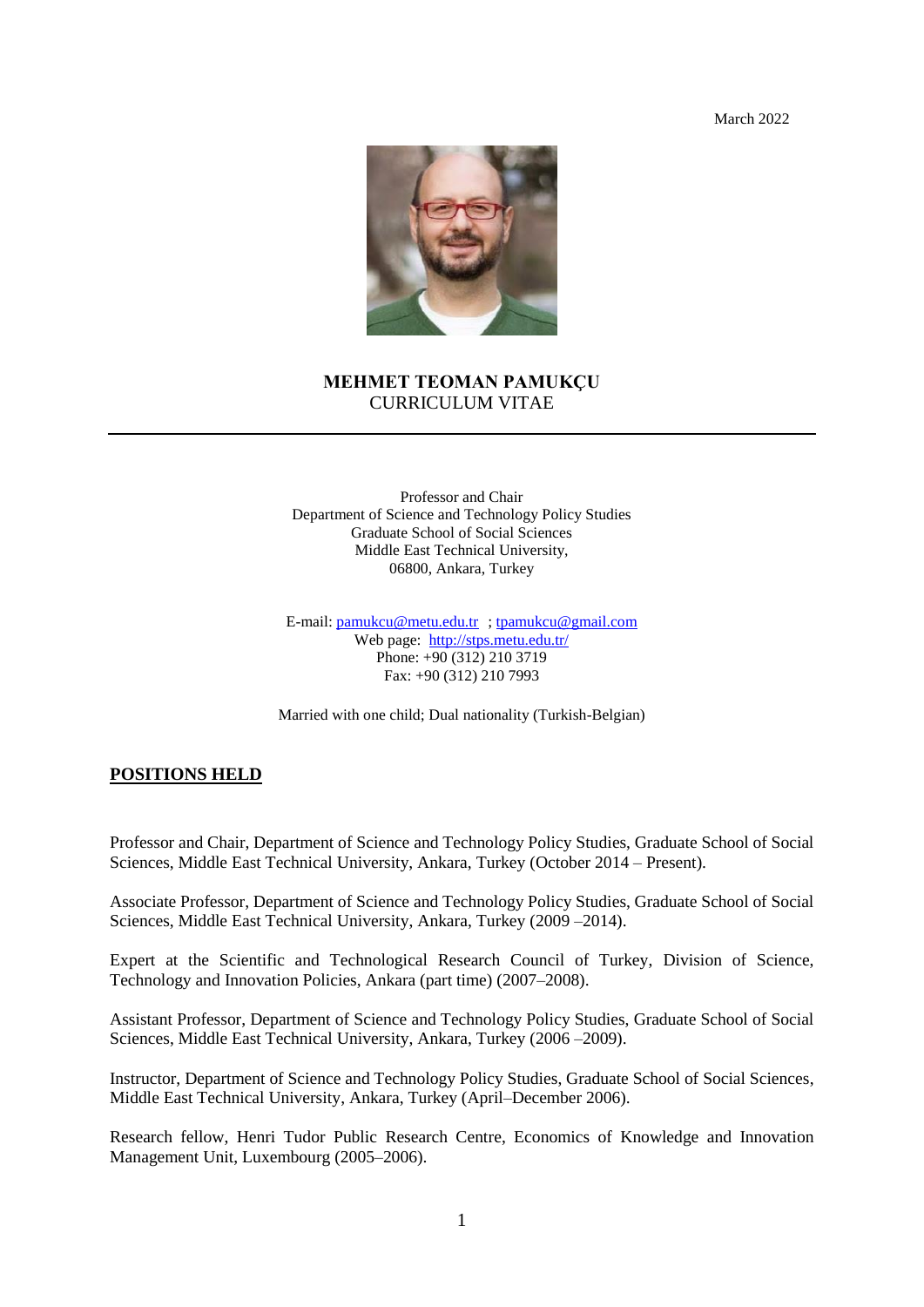Research fellow at CREA (Research Centre in Applied Economics), Faculty of Law, Economics and Finance, University of Luxembourg, Luxembourg (2003–2004).

Expert at the Belgian Federal Planning Bureau, Brussels, Belgium (2001–2003).

Teaching and research assistant, Université libre de Bruxelles, Brussels, Belgium (1992–2001).

# **EDUCATION**

PhD in Economics Université libre de Bruxelles, Brussels, Belgium, 1994- 2000. Supervisor: Professor Henri Capron Thesis Title: *The Nature of Technological Change and Its Impact on Industrialization in a Newly Industrialized Country: The Turkish Case*.

M.A. Econometrics, Department of Economics Université Libre de Bruxelles, Brussels, Belgium, 1989- 1991.

B.A. Economics, Department of Economics Université Libre de Bruxelles, Brussels, Belgium, 1984- 1988.

## **RESEARCH INTERESTS**

Economics of Innovation, Technological Change and New Technologies, Econometrics of Panel Data & Qualitative and Limited Dependent Variables.

Industrial and Innovation Policies, Structural Change, Foreign Direct Investment, Global Value Chains, Impact Evaluation and Assessment of RDI Support Programs, Entrepreneurship

## **PUBLICATIONS (INTERNATIONAL)**

**"**Innovation patterns in firms and intra-industry heterogeneity: empirical evidence from Turkey", *Evolutionary and Institutional Economics Review*, published online (March, 18<sup>th</sup> 2022).

"The case of Academics for Peace in Turkey", in V. Frangville, A. Merlin, J. Sfeir and P-E. Vamdamme (eds), *Academic Freedoom. Challenges and Threats*, 2021, Editions of Free University of Brussels, Brussels 107-120 (with G. Ç. Eksen) (in French).

"Does government support for private innovation matter? Firm-level evidence from two catching-up countries", *Research Policy,* 2017, 46, 219-237 (with K. Szczygielski, W. Grabowski and VS. Tandogan)

"Analysing R&D Activities of Foreign Enterprises in Emerging Economies: Lessons from Turkey", in: David A. Dyker (Ed.), *World Scientific Reference on Globalisation in Eurasia and the Pacific Rim: Foreign Direct Investment*, World Scientific and Imperial College Press, 2016 (with Erkan Erdil).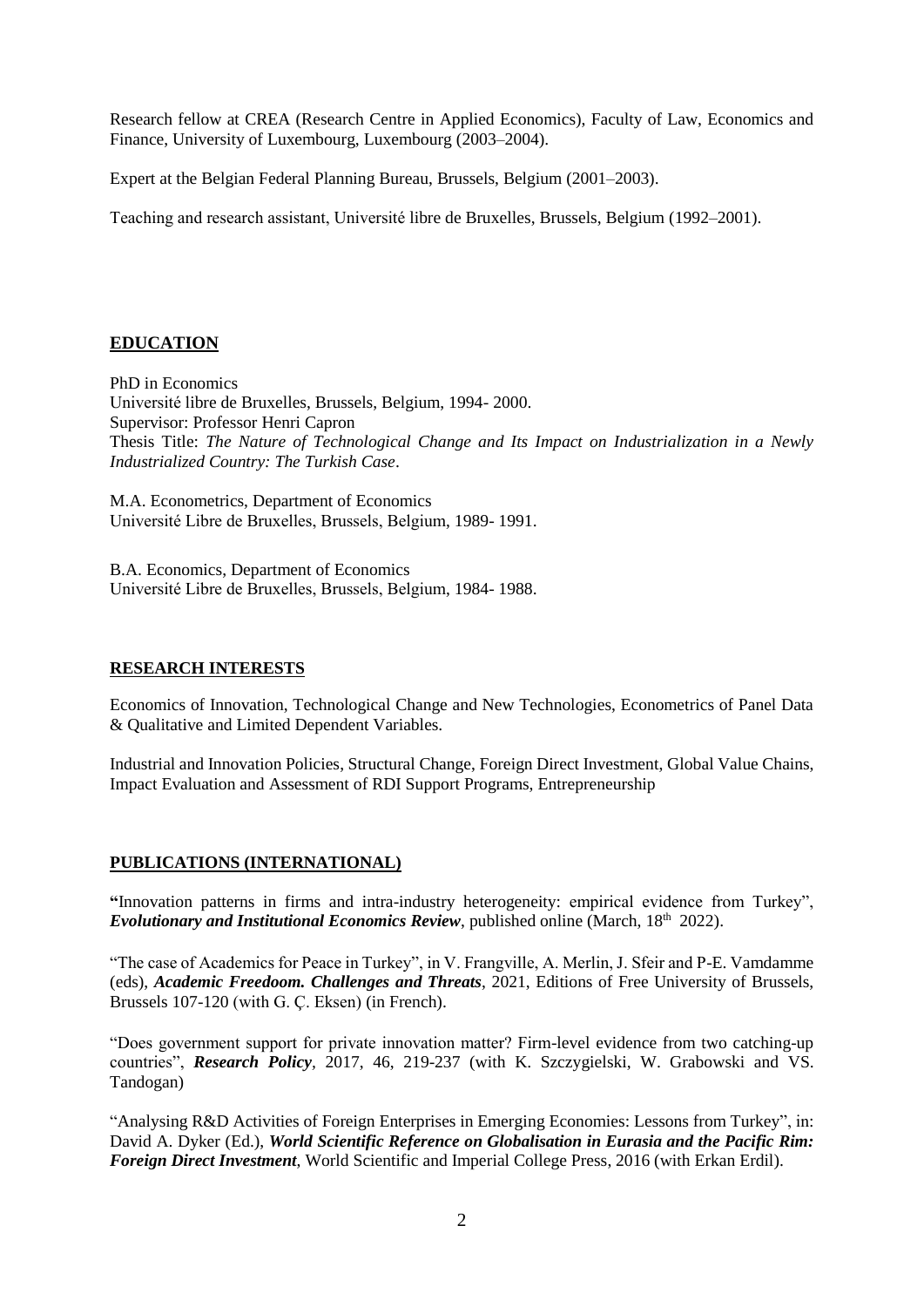"The Impact of R&D and Knowledge Diffusion on the Productivity of Manufacturing Firms in Turkey, *Journal of Productivity Analysis*, 2015, 44, 79-95 (with H. Ülkü)

"Assessing the drivers of R&D activities of firms in developing countries. Evidence from Turkey", *The European Journal of Development Research*, 2014, 26, 853-869, (with Elif Kalaycı).

"Does R&D intensity contribute to technical efficiency in Turkey?", *İktisat, İşletme ve Finans*, 2014, 9, 9-30, (with Elif Kalaycı)

*Industrial Dynamics, Innovation Policy and Economic Growth through Technological Advancements*, Yetkiner, I. H., Erdil, E. and M.T. Pamukçu (Eds), 2013, USA: IGI Global.

"Foreign Direct Investment and Technology Spillovers in the Turkish Manufacturing Industry", in: Yetkiner, I. H., Erdil, E. and M. T. Pamukçu (Eds), *Industrial Dynamics, Innovation Policy and Economic Growth through Technological Advancements*, USA: IGI Global, 30-51, 2013 (with Alper Sönmez).

"Technology Transfer in the Global Automotive Value Chain - The Case of Turkish Automotive Industry" in: Audretsch, D., Lehmann, L., Link, A. and A. Starnecker (Eds), *Technology Transfer in a Global Economy*, International Handbook Series on Entrepreneurship, Springer, 303-334, 2012 (with Alper Sönmez).

*Evaluating effectiveness of public support to business R&D in Turkey through concepts of input and output additionality*, 2011, ERF Working paper no 593, ERF, Egypt, Cairo, 36 pages (V.S. Tandoğan)

"Entry, Exit and Productivity in Turkish Manufacturing Industries" in: K. Sekkat (Ed.) *Market Dynamics and Productivity in Developing Countries. Economic Reforms in the Middle East and North Africa*, Springer, 111-145, 2010 (with K. Sekkat and E. Taymaz).

"The determinants of excess worker turnover in Luxembourg"*, International Journal of Manpower, 30(3)*, 253-268, 2009 (with L. Bertinelli, O. Cardi, E. Strobl and R. Thornton)

"The evolution of the distribution of plant size: Evidence from Luxembourg", *Small Business Economics***,** 27, 301-311, 2006 (with L. Bertinelli, O. Cardi and E. Strobl).

"Informal economy in Turkey: Its causes and consequences", in *La Turquie* (in French), Semih Vaner (Ed.), Editions Fayard, 317-350, 2005 (with A. H. Köse).

"Information and Communication Technologies and Organisation of Firms", in: *Information and Communication Technologies in Belgium: An Analysis of Their Economic and Social Effects* (in French/Dutch), G. Dekkers and C. Kegels (Eds.), Kluwer Editions, 45-79, 2003 (with C. Huveneers).

"Did Trade Liberalization Induce a Structural Break in Imports of Manufactures in Turkey?", in: *Modeling of Economic Transition Phenomena*, Nahorski,Z. and J.W. Owsinski (Eds.), University of Information Technology and Management Press, Warsaw, 198-219,2001 (with A. Bayar, P. de Boer, B. Hobijn and C. M. Mongay).

"Sources of Industrial Innovation in a Newly Industrialized Country: A Microeconometric Analysis for Turkish Manufacturing Industries*"*, in: *Management of Technology. The Key to Prosperity in the Third Millennium*, T.M. Khalil, L.A. Lefebvre and L.R. Mason (Eds.), Elsevier Science, 233-247, 2001(with Paul de Boer).

"Trade liberalization and innovation decisions of firms: Lessons from post-1980 Turkey'', *World Development*, 2003, 31(8), 1443-1458.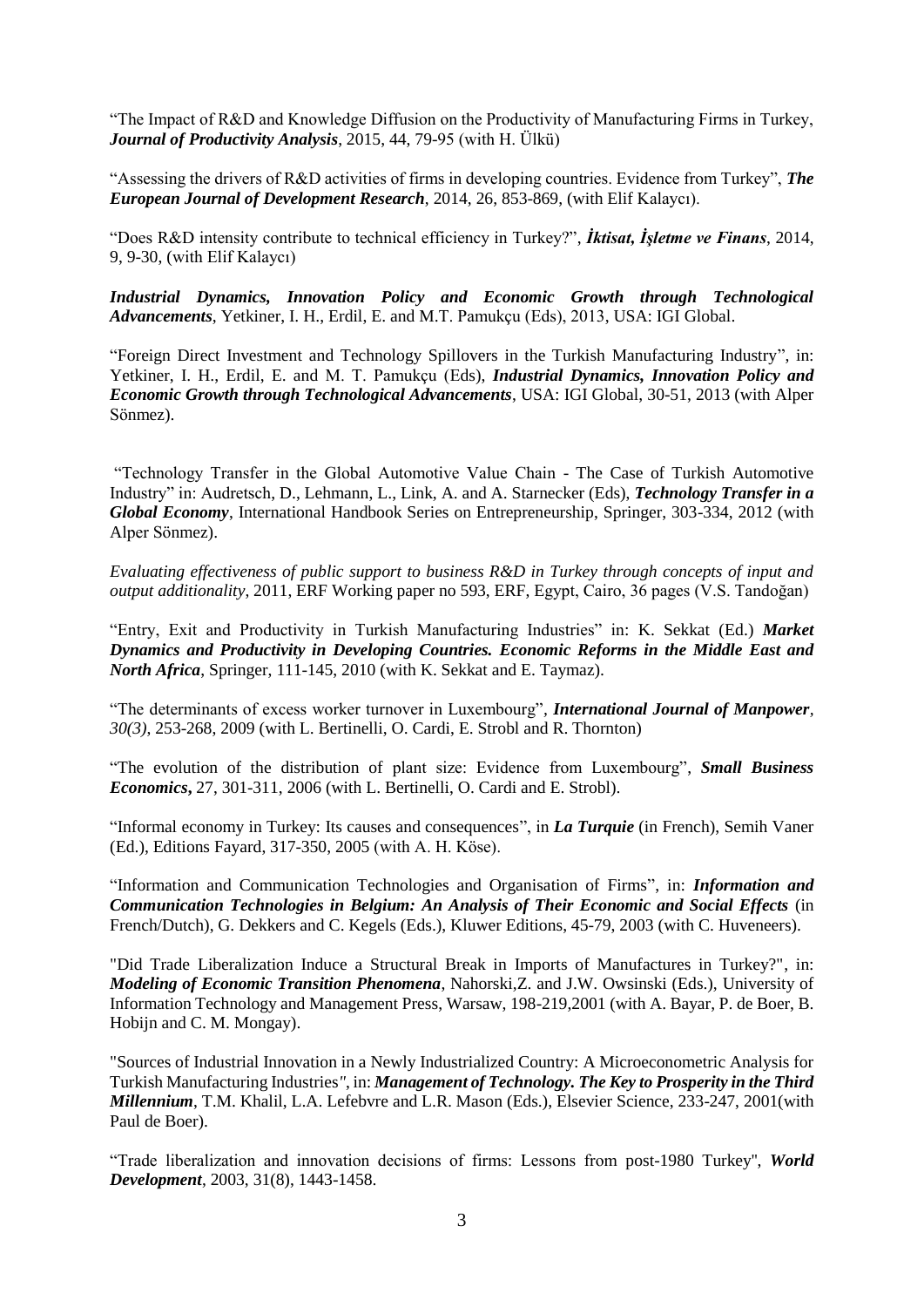"Determinants of innovation activities of firms in a Newly Industrialized Country: An econometric analysis with firm-level data for the Turkish manufacturing sector*"* (in French), *Economie et Prévision*, 150/151,139-158, 2001 (with Michele Cincera).

*"*A dynamic factor demand model with different expectation schemes: An application to the consumption goods sector of Belgium*"* (in French), *Cahiers Economiques de Bruxelles*, 143 (3), 317- 358, 1994.

### **PUBLICATIONS (NATIONAL – in Turkish unless specified by \*)**

"Academic Entrepreneurship in Turkey*"* in I. S. Akçomak, B. Beyhanlıoğlu, D. Cetindamar and V.S. Tandogan (eds), *Technology-based Entrepreneurship in Turkey*, 2021, Bilgi Universitesi Yayinlari, Istanbul (in press) (with H. Konaç).

"Factors impeding the rise of import substitution in Turkey and their impact on technological change", chapter 17 *in* M. Tiryakioğlu (ed.) *Political Economy of Domestic Production in Turkey*, 2021, Bilgi Universitesi Yayınları, Istanbul, 155-178.

*Science, Technology and Innovation: Concepts, Theory and Policy*, E. Erdil, M. T. Pamukçu, I.S. Akçomak and M. Tiryakioğlu (Eds.), 2016, Bilgi Üniversitesi Yayınları, İstanbul.

"Science, Knowledge and Innovation: A Conceptual Discussion", in *Science, Technology and Innovation: Concepts, Theory and Policy*, I.S. Akçomak, E. Erdil, M.T. Pamukçu and M. Tiryakioğlu, (eds.) , 2016, 19-46, İstanbul (with E. Erdil, I.S. Akçomak and M. Tiryakioğlu)

"Globalisation of Capital and R&D Activities: A study on Transnational Firms in Turkey", *in Science, Technology and Innovation: Concepts, Theory and Policy,* I.S. Akçomak, E. Erdil, M.T. Pamukçu and M. Tiryakioğlu (eds), 2016, 589-614, İstanbul (with E. Erdil).

"Brief History and Evolution of STI Policies in Turkey" in *Science, Technology and Innovation: Concepts, Theory and Policy*, İ.S. Akçomak, E. Erdil, M.T. Pamukçu and M. Tiryakioğlu (eds.), 2016, 667-99, İstanbul (with S. U. Aydoğan and E. Erdil)

"*Science, Technology and Innovation Policies*", *İTÜ Vakfı Dergisi* (special issue on Science, Technology and Society), June-July 2016, 73, 18-21 (with Erkan Erdil).

"Technology Policies in Turkey and METU TEKPOL", *ODTÜlü Dergisi* (Special issue onTechnology), April-June 2015, 56.

"Assessing Innovation Support in the Turkish Economy. An Impact Assessment Exercise for the period 2008-2010", in: Özçelik, E. and E. Taymaz (eds.), *Türkiye Ekonomisinin Dünü, Bugünü, Yarını*, Imge Yayınevi, 2015, 71-90, (with V. Sinan Tandoğan).

"Innovation Capability of the ICT sector in the region of Ankara and its collaboration with the universities*"*, in: Yılmaz, Y. and E. Embel (Eds), *Ali Fıkırkoca Anı Kitabı: Yasam, Düşünce ve İnovasyon*, Mülkiyeliler Birliği Yayınları, 177-207 (with .E. Erdil and I.S. Akçomak) .

"A Snapshot of the National Research System in Turkey\*", *Izmir Review of Social Sciences*, 1, 21-32, June2013 (with E. Erdil and D. Çetin).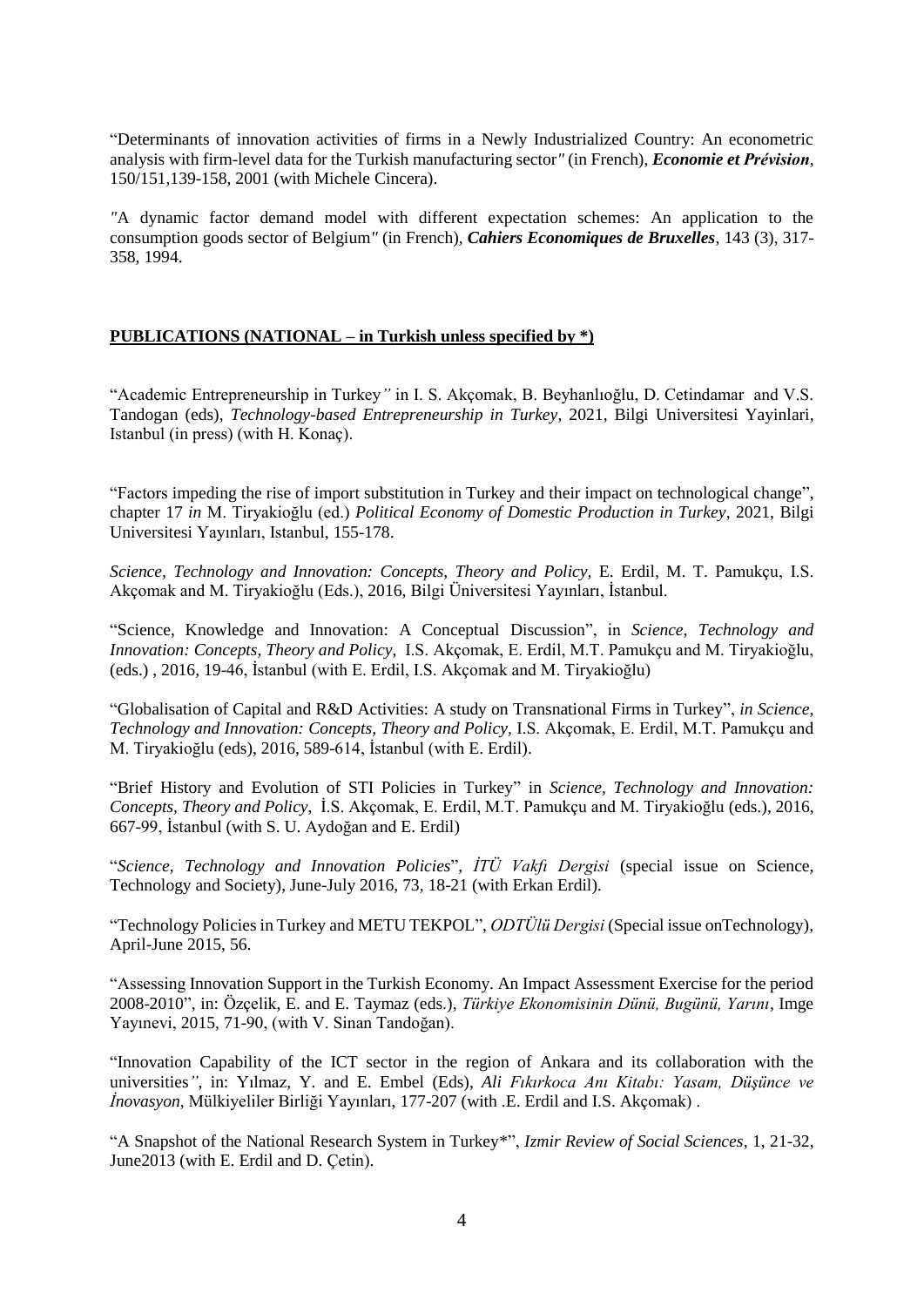"University organisation within the context of changing university-industry cooperation", *Ankara Üniversitesi SBF Dergisi,*68 (2), 95-127 2012 (with E. Erdil, I. S. Akçomak and Y. Erden).

"Ankara Kazan Defence and Aeronautical Cluster Initiative. A case study of a defence industry cluster*"*, *Savunma Sanayi Gündemi*, 19, 11-14, December 2012 (with E. Erdil and C. Durukan).

**"**Global production networks and knowledge transfer mechanisms\*", *International Journal of e-Business and e-Government Studies*, 3(1), 2010 (with C. Durukan).

*Analysis of R&D Activities of Foreign Firms in the Turkish Economy*, published by the International Investors Association of Turkey (YASED), Istanbul, 2010 (with E. Erdil).

"Informal Economy in Turkey", in: *Turkey at the Start of 21st Century*, Şirin Tekeli (ed.), Kitap Yayınevi, Istanbul, 450-475, 2009 (with A. H. Köse).

"Technology, Industrialization and Turkey: Quo Vadimus**?***"*, *Mülkiye Dergisi*, 25, 77-118, 2001.

*"*Determinants of imports of Turkey: An application of structural decomposition analysis (1968- 1990)\**"*, *Yapı Kredi Economic Review*, 11(1), 3-28, 2000 (with P. de Boer).

*"*Technological change and industrialization: An application of structural decomposition analysis to the Turkish economy (1968-1990)\**"*, *Ekonomik Yaklaşım,* 32(3), 5-30, 1999 (with P. de Boer).

#### **HONORS**

Supervision of the Best MSc Thesis Award by Parlar Foundation, Ankara, Turkey (for the PhD thesis "*Academic entrepreneurs: Motivational aspects, challenges and success criteria in Technology Development Zones in Ankara"* by E. Hakan Konaç, Department of Science and Technology Policy Studies, METU, December 2018.

One month research grant by the Free University of Brussels (ULB), ULB, July, 2018.

METU Performance award (2011, 2012, 2014)

Supervision of the Best PhD Thesis Award by Parlar Foundation, Ankara, Turkey (for the PhD thesis "*Technology spillovers and transfer through MNCs: a case study on Turkish automotive industry"* by Alper Sönmez, Department of Economics, METU, December 2012.

Best paper on Institutional Economics Award: the 17th International Annual Conference of Economic Research Forum, Antalya, Mars 2011for the paper "*Evaluating Effectiveness of Public Support to Business R&D in Turkey through Concepts of Input and Output Additionality"* (with Vedat Sinan Tandogan).

#### **RESEARCH GRANTS**

Local Innovation Expert on the EBRD project, "*Strengthening the EBRD's approach to innovation and innovation policy in Turkey*", EBRD Project, March-December 2018.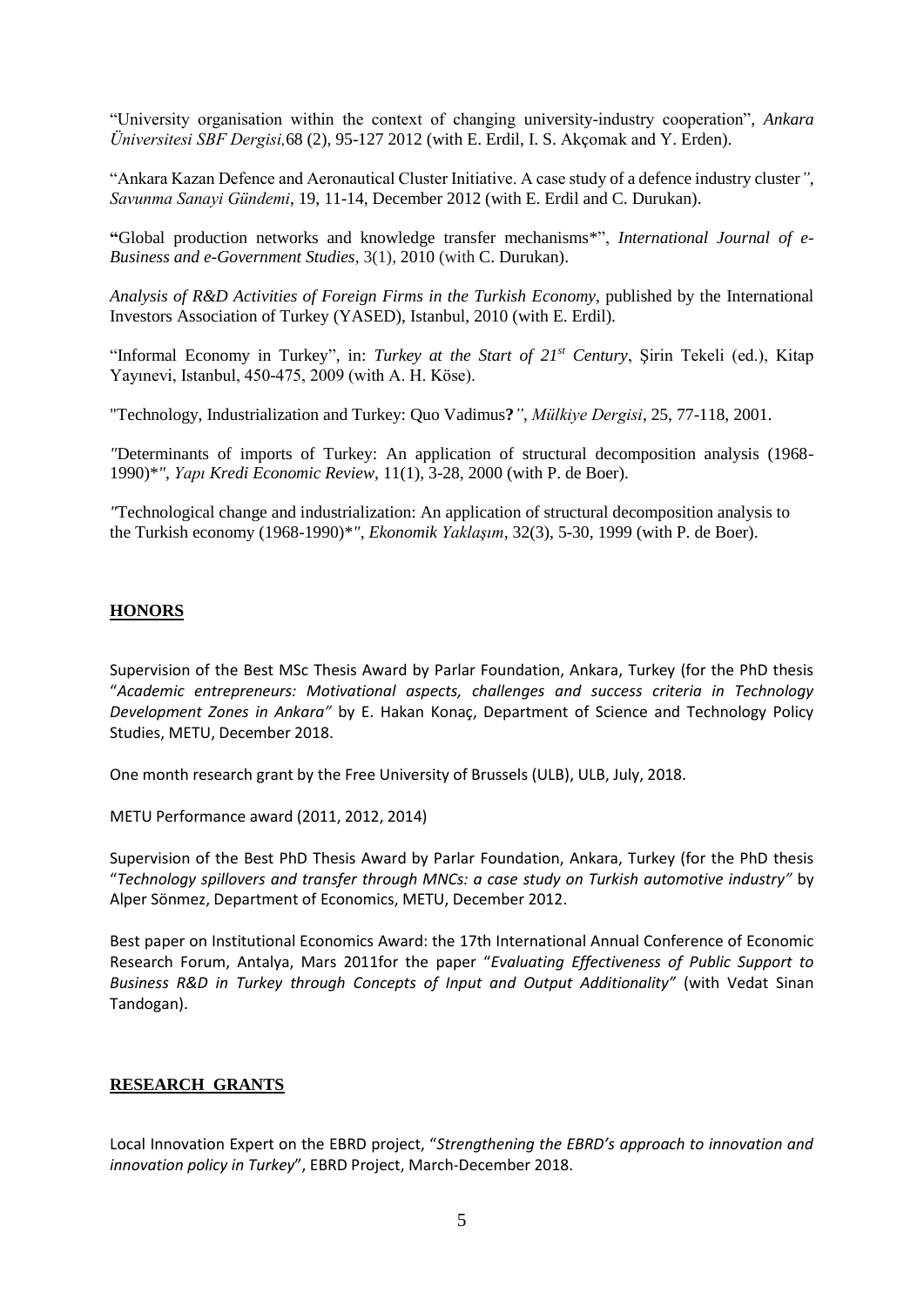*Mentorship activity* in the framework of InoSuit project sponsored by the Exporters Association of Turkey and Sabanci University, 2016-2017.

"Research and Innovation Observatory (RIO) Turkey Country Report 2015", financed by *DG Research and Innovation*, European Commission, Research and Innovation Observatory (RIO), Horizon 2020 Policy Support Facility, 2015-1016.

"The Sharing Knowledge Assets: Interregionally Cohesive Neighborhoods (SEARCH)", financed by the *European Union under the Seventh Framework Program for Research and Technological Development in the 'Socio-economic sciences and the humanities' area*, No: FP7-SSH-SSH-2010.2.2.1-266834, 2010- 2014.

"Does Government Support for Innovation Matter? The Effectiveness of Public Support for Private Innovation", project *funded by the Euro-Mediterranean Forum of Economic Institutes* (FEMISE Network), No: FEM 35-18, 2012–2013.

"Clustering project for the defense and aeronautical industry at Kazan", project funded by the *Undersecretariat of Defense Industry of Turkey*, 2011- 2012.

"Evaluation of research centers at the Middle East Technical University", project funded by the *State Planning Organization of the Republic of Turkey*, March-September 2011.

"Strategic analysis of the innovation capacity of the ICT sector in Ankara", project funded by *Ankara Development Agency*, January-April 2011.

"Analysis of R&D activities of foreign firms in the Turkish economy", project funded by *the International Investors Association of Turkey*, January-October 2010.

"Analysis of technology and knowledge transfers from multinational companies to suppliers in the Turkish automobile industry", project funded by *the Scientific and Technological Research Council of Turkey*, January-December 2010.

"Clustering, international networks and performance of firms: some complement approaches for MENA's convergence*",* project funded by the *Euro-Mediterranean Forum of Economic Institutes*  (FEMISE), 2009- 2010(with L. Achy, J. Milgram, E. Taymaz and K. Yilmaz).

"Business services and trade liberalisation. An analysis of their role as drivers of openness, innovation and productivity in Morocco, Spain and Turkey using micro-data", project funded by *Euro-Mediterranean Forum of Economic Institutes* (FEMISE),2008-2009 (with L. Achy, J. Milgram, E. Taymaz, and K. Yilmaz).

"Innovation activities in Turkey in the age of science and technology", project funded by the *Scientific and Technological Research Council of Turkey*, COST project,2007-2010.

"Entry and exit dynamics of firms, and their impact on firm-level productivity in Jordan, Morocco, Tunisia and Turkey", project funded by the *International Development Research Center* (IDRC), Canada, 2007- 2008 (with Erol Taymaz and Khalid Sekkat).

"Clusters, industry networks and innovation: A study of the machinery and furniture sectors in the greater region of Ankara", project funded by the *Scientific and Technological Research Council of Turkey*, 2007- 2008 (with Erkan Erdil and Müge Ozman).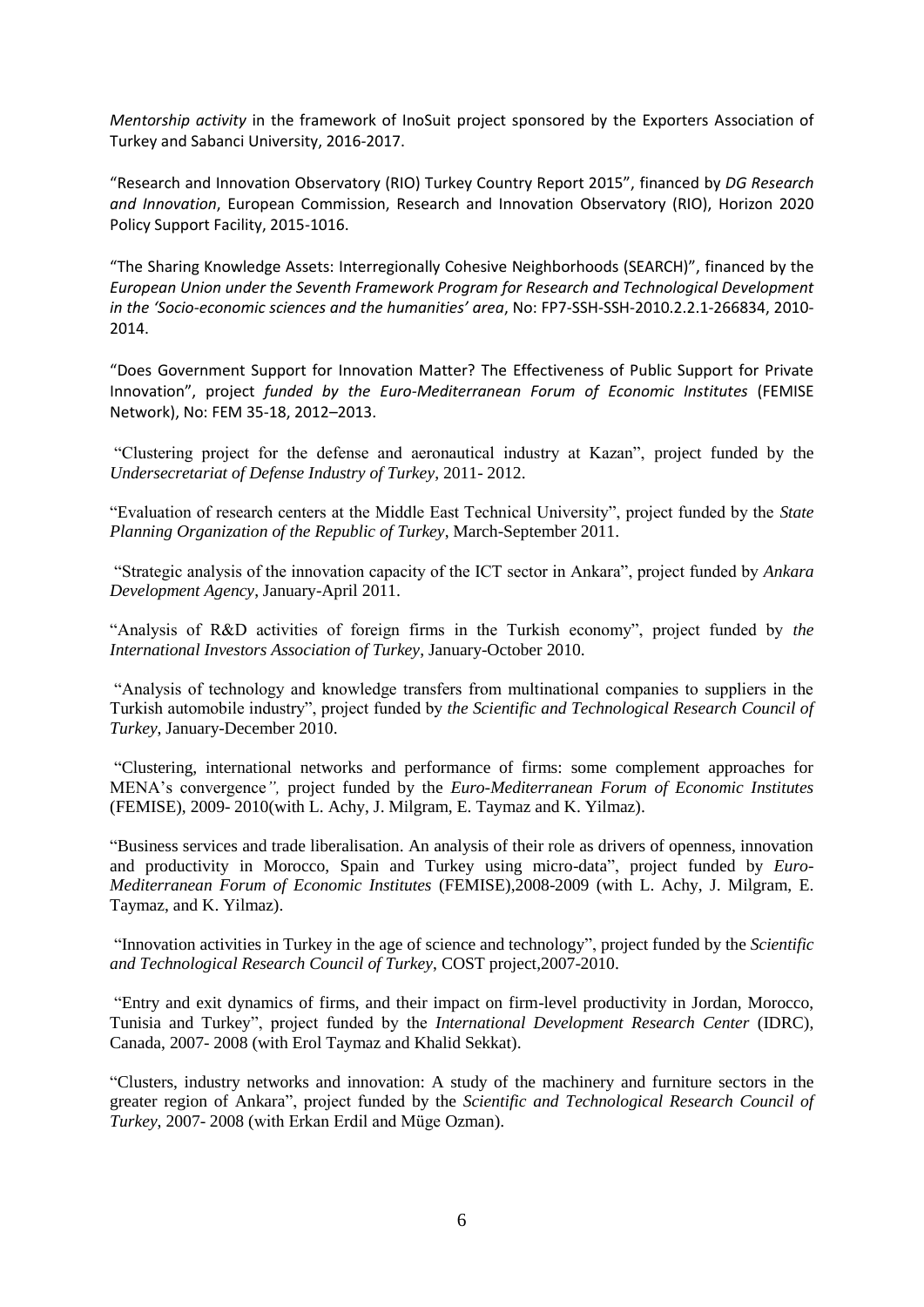"From FDI-based productivity to wage spillovers in the MENA region: The case of Turkey", project funded by the *Economic Research Forum on Arab countries, Turkey and Iran* (ERF), 2006-2008 (with Erol Taymaz).

"How does trade liberalization affect entry and exit costs on export markets: A comparison of the Spanish and Turkish experience using firm-level data", project funded by the *Euro-Mediterranean Forum of Economic Institutes* (FEMISE), No: FEM 31-11,2006–2007 (with J. Milgram, E. Taymaz, and K. Yilmaz).

"Determinants of entrepreneurship in Luxembourg*"*, project funded by the *Henri Tudor Public Research Center*, Luxembourg, 2005–2006.

"Analysis of the effects of trade liberalization on economic growth and employment: The case of Morocco and Turkey*",* project funded by the *Euro-Mediterranean Forum of Economic Institutes*  (FEMISE), No: FEM 22-22-1, February–August 2005 (with B. Augier and L. Achy),

"The Impact of Minimum Wages on Employment, Distribution of Wages and on the Competitiveness in Luxembourg's Economy", funded by the *Ministry of Economics of Luxembourg*, University of Luxembourg, 2003–2004.

"Information and Communication Technologies and the Transition of Belgium towards the Information Society", Belgian Federal Planning Bureau, project funded by *the Belgian Federal Office for Scientific, Cultural and Technical Affairs*,2001–2003.

## **AFFILIATIONS**

Member of International Joseph A. Schumpeter Association.

Member of the Board of Management of Joseph A. Schumpeter Association, 2011-2014.

Member of the GLOBELICS network.

Research Associate, Economic Research Forum (ERF), 2006-2012.

Research Fellow, Economic Research Forum (ERF), 2012 to present.

Delegate for METU TEKPOL at FEMISE (*Euro-Mediterranean Forum of Economic Research Institutes),* Marseille, France.

Delegate for Turkey at the Management Committee of the COST (European Cooperation in the Field of Scientific and Technical Research), Action IS0604 STRIKE - Science and Technology Research In a Knowledge-based Economy, 2007-2010.

#### **TEACHING EXPERIENCE**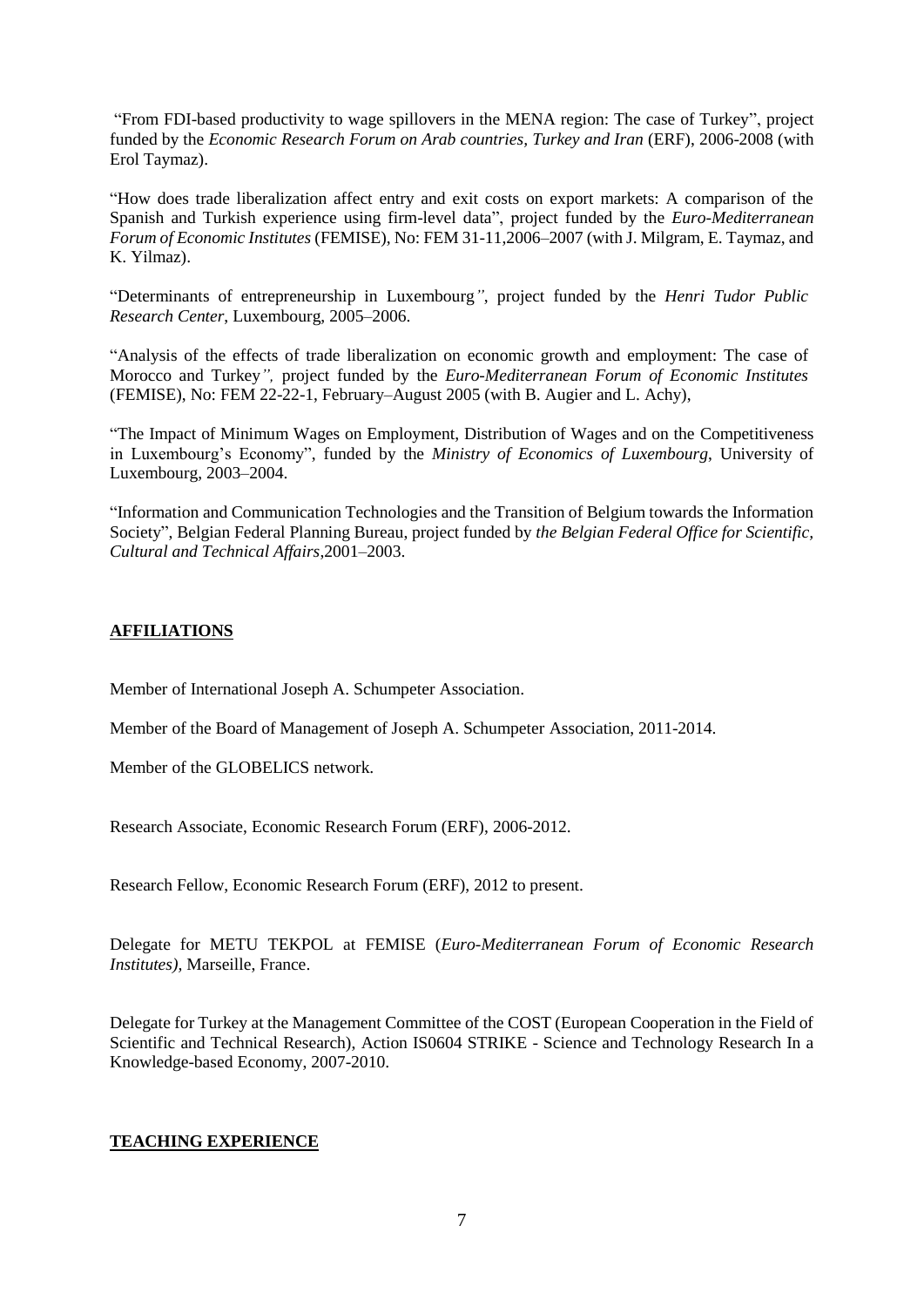- History of Science and Technology, Master's course (2006-2010)
- Research Methods in Science and Technology Policies, Master's course (2012-2014)
- Technological Change in Developing Countries, Master's course (2007-present)
- Research Commercialization and Knowledge Intensive Entrepreneurship, Master's course (2014)
- Technology, Innovation and Economic Development, PhD course (2006-2016, 2019)
- Research Methods and Analytical Techniques, PhD course (2006-2014, 2019)
- Current Issues in Science and Technology Policies, PhD course (2008-2010)
- Topics in Applied Econometrics I, PhD course (2008-2010-2014-2016)
- Technology Transfer, Master's course (2015)
- Economic Development, Technology and Structural Change, Master's course (2015-2016)
- Economics of Science, Technology and Innovation, Master's course (2017-present)

### **SUPERVISION OF THESES**

#### **Completed**

*"Economic complexity, human development and innovation capability",* PhD thesis*,* Department of Science and Technology Policy Studies, METU, Okan Kara 2021.

"*Determination of program management methods and practices to be applied in the national combat aircraft development (TFX) program by using the experience from the F-35 joint strike fighter (JSF) program*", MSc thesis*,* Department of Science and Technology Policy Studies, METU, Muhammed Ali Yiğit, 2019.

"*Turkish Chemical Sectoral Innovation System: A Case Study on R&D Centers*", MSc Thesis, Department of Science and Technology Policy Studies, METU, Aslı Boyacı, 2019.

"*Implementing real-time data analytics methods for predictive manufacturing in oil and gas industry: from the perspective of industry 4.0***",** MSc Thesis, Department of Science and Technology Policy Studies, METU, Yiğit Yeldan, 2019.

"*Academic Entrepreneurs: Motivational Aspects, Challenges and Success Criteria In Technology Development Zones In Ankara*", MSc Thesis, Department of Science and Technology Policy Studies, METU, Enver Hakan Konaç, 2018.

*"The role of knowledge on economic growth: The case of Turkey"*, PhD thesis, Department of Science and Technology Policy Studies, METU, Fatma M. Utku İsmihan, 2016.

*"Sources and determinants of intra-industry heterogeneity in the innovation process",* PhD thesis*,*  Department of Science and Technology Policy Studies, METU, Alp Eren Yurtseven, 2015.

*"Determinants of firm-level R&D expenditures and analysis of their impact on firm performance in the Turkish economy"*, PhD thesis*,* Department of Science and Technology Policy Studies, METU, Elif Dayar, 2012.

*"Examining the impact of foreign firms on technology transfers to domestic suppliers in the Turkish automobile sector"*, PhD thesis, Department of Economics, METU, Alper Sönmez, 2012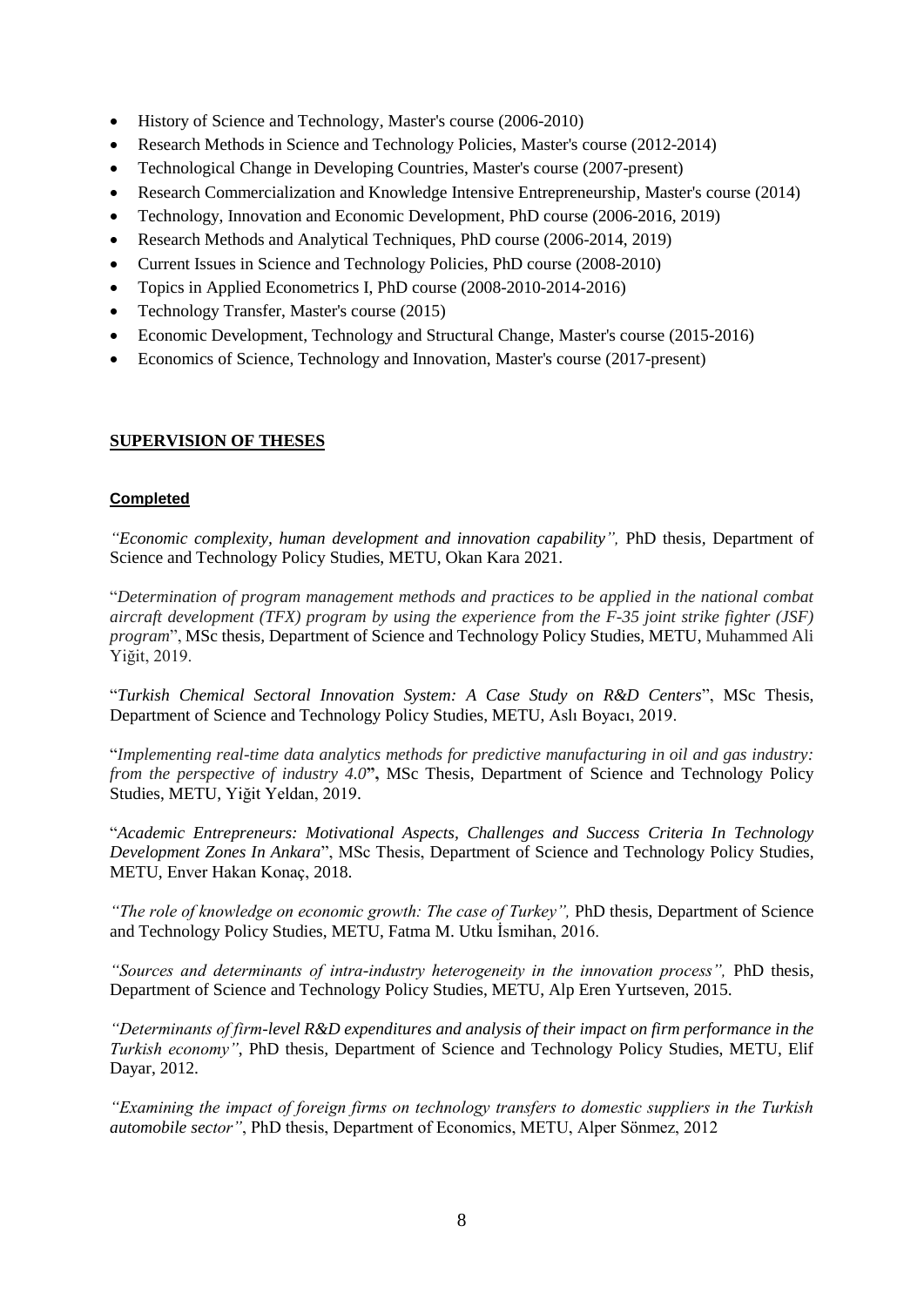"*The Impact of Technology Level and Structural Change of Exports on the Dynamics of International Competitiveness: A sectoral disaggregated analysis of Turkish manufacturing sector*," M.Sc. Thesis*,*  Department of Economics, METU, Fatih Şahan, 2012.

*"Who interacts with whom? Individual and organizational aspects of university-industry interactions in nanotechnology: The Turkish case*" PhD thesis*,* Department of Science and Technology Policy Studies, METU, Berna Beyhan Bozkırlıoğlu, 2011.

*"Impact analysis of industrial R&D subsidy programs in Turkey: An appraisal of quantitative approaches",* PhD thesis*,* Department of Science and Technology Policy Studies, METU, Vedat Sinan Tandoğan, 2011.

*"An analysis of innovation and R&D activities of firms in the Turkish medical devices sector"*, MSc thesis, Department of Science and Technology Policy Studies, METU, Ilke Eren, 2011.

*"Determinants of innovation behaviour: Analysis of 2004-2006 Technological Innovation Survey of Turkey"*, MSc thesis, Department of Science and Technology Policy Studies, METU, Miray Karakuzu, 2010.

*"Analysis of the technology transfer process in developing countries. The Turkish case"*, MSc thesis*,*  Department of Science and Technology Policy Studies, METU, Can Çetin, 2010.

*"Evaluation of innovation indicators: The Turkish case as a developing country"*, MSc thesis, Department of Science and Technology Policy Studies, METU, Ayşegül Güner, 2009.

*"Technology spillovers through foreign direct investment in the Turkish manufacturing sector"*, MSc thesis, Department of Economics, METU, Yeliz Omuzlu Aksoy, 2008.

#### **In progress**

"*The role of social capital on entrepreneurship activities of women in high-tech sector in Turkey*", PhD thesis*,* Department of Science and Technology Policy Studies, METU, Duygu Aslan.

"*Technology management capabilities of the research centers in Turkey",* PhD thesis*,* Department of Science and Technology Policy Studies, METU, Canan Alıravcı.

"*The IPR strategy of start-ups: The case of Turkey*", MSc thesis*,* Department of Science and Technology Policy Studies, METU, Birce Barlas Yılmaz.

"*The effect of project management office leadership on organizational learning: A case from the defence industry company in Turkey*", MSc thesis*,* Department of Science and Technology Policy Studies, METU, Başak Ulutaş.

"*Integration into global value chains and innovation activities: The case of Turkey*", PhD thesis, Department of Science and Technology Policy Studies, METU, Selin Gökten Gürpınar.

"*Knowledge transfer between research, innovation and deployment activities in the field of ICT under EU framework programs*", PhD thesis, Department of Science and Technology Policy Studies, METU, Aslı Ertan.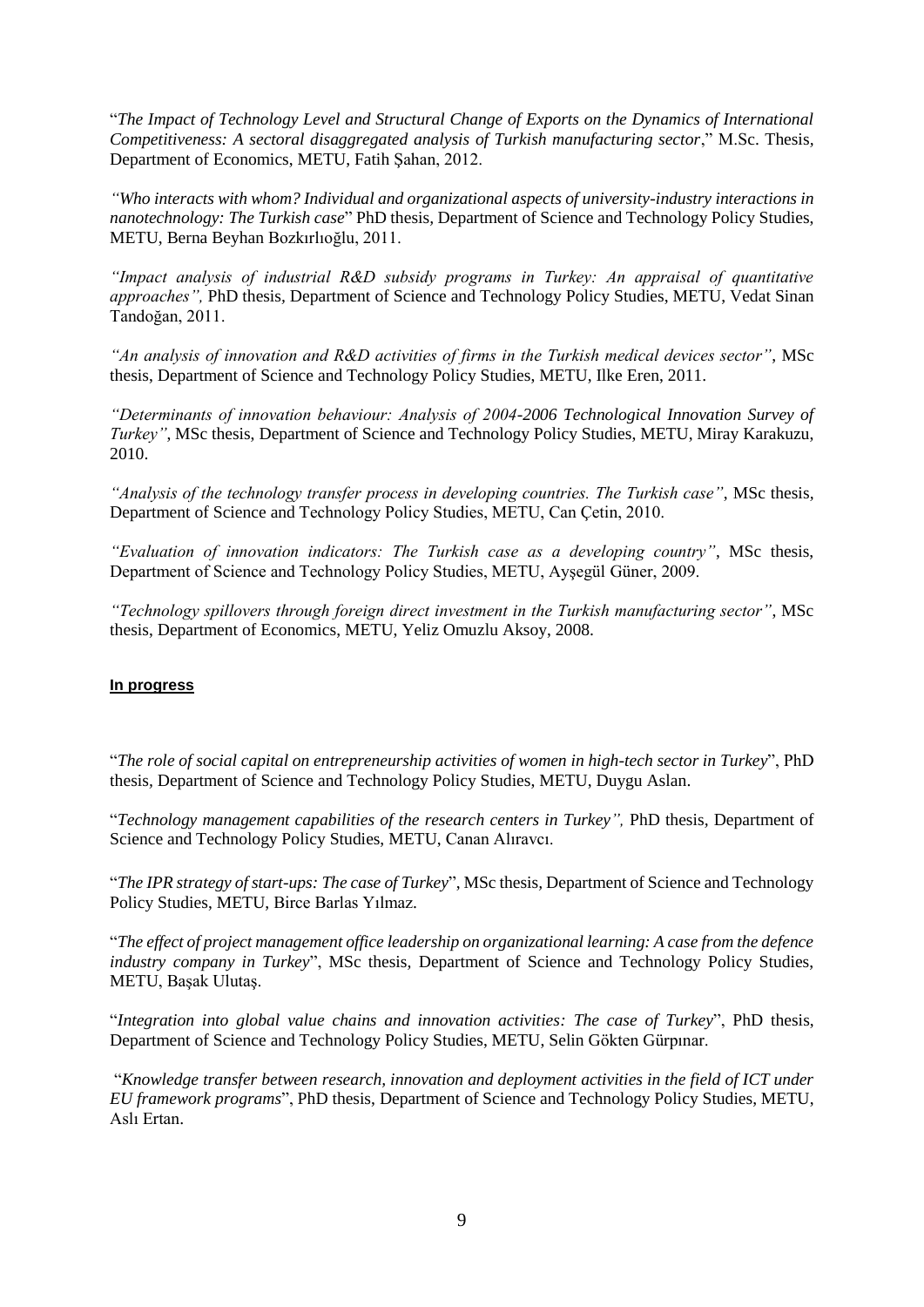# **REFEREE FOR ACADEMIC J OURNALS**

Brussels Economic Review; Emerging Markets, Finance and Trade; Industry and Innovation; International Journal of Technology Management; International Journal of Automotive Technology and Management; METU Studies in Development; Middle East Development Review; New Perspectives on Turkey; Structural Change and Economic Dynamics; Technology Analysis & Strategic Management; World Development.

# **EVALUATOR OF RESEARCH PROJECTS**

- The Scientific and Technological Research Council of Turkey (TUBITAK) (evaluation of *scientific research projects submitted by universities and technological research projects submitted by business firms for mentorship selection*)
- European Cooperation in the Field of Scientific and Technical Research (COST)
- Ministry of Science, Technology and Industry of Turkey
- Research Grants Council of Hong-Kong, China

# **ORGANIZATION OF CONFERENCES AND WORKSHOPS**

Member of the organisation committee for the *11th International GLOBELICS Conference*, organized jointly by METU-TEKPOL, Yıldırım Beyazıt University and Ankara Development Agency, September 11-13, 2013, Middle East Technical University, Ankara, Turkey.

Course coordinator for the *Design and Evaluation of Innovation Policy (DEIP) in an Emerging Country Context (*training course), organized jointly by The United Nations University-Maastricht Economic and Social Research and Training Centre on Innovation and Technology (UNU-MERIT), METU-TEKPOL and the Scientific and Technological Research Council of Turkey, December 6-10, 2010, Gebze, Turkey (with Eddy Szirmai and Semih Akçomak).

Member of the organizing committee for *International Workshop on the Internationalization of R&D***,**  organised jointly by METU-TEKPOL, Joint Research Centre of the European Commission and the Scientific and Technological Research Council of Turkey, May 25-26, 2010 Middle East Technical University, Ankara, Turkey.

Member of the organisation committee for the *14th Annual International Conference on Economics and Security*, organised by METU-TEKPOL and Izmir University of Economy, June 17-18, 2010, Izmir, Turkey.

Member of the organisation committee for *Technology and Economic Development: Fourth International Conference on Industrial Dynamics, Innovation Policy and Growth*, organised by METU-TEKPOL and Izmir University of Economy, May 21-22, 2010, Izmir, Turkey.

Member of the organisation committee for *Technology and Economic Development: Third International Conference on Innovation, Technology and Knowledge Economics*, organised by METU TEKPOL, June 24-26, 2009, Ankara.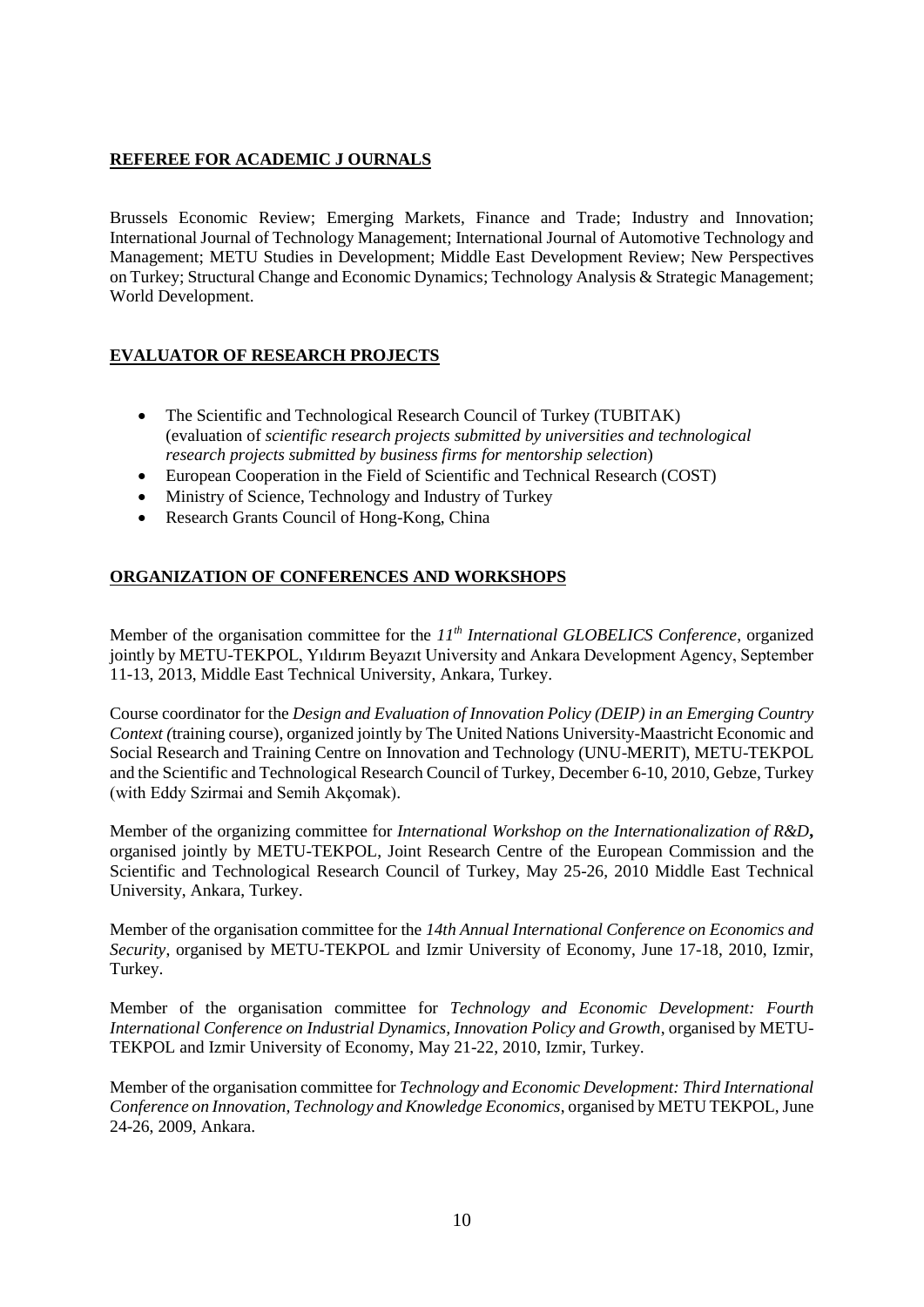Member of the organisation committee for *Technology and Economic Development: Second International Conference on the Dynamics of Science and Technology Policies*, organised by METU TEKPOL and Izmir University of Economy, May 25-26, 2007, Izmir.

Member of the organisation committee of the Conference on *Entrepreneurship and Firms Demographics: Factors of Success*, organised by Henri Tudor Public Research Centre and National Institute of Statistics of Luxembourg (STATEC), November 15, 2005, Luxembourg.

### **INVITED LECTURES, SEMINARS, PARTICIPATION TO WORKSHOPS AND INTERVIEWS**

Invited lecture on "Evaluation of Public Policies for R&D in Emerging Economies. Lessons from a Study for the Turkish Economy", *Competition and Innovation Summer School*, organized by the Catholic University of Leuven and Centre for European Economic Research, May 26-31, 2014, Turunç, Marmaris, Turkey.

Interview given to "Productivity Talks", *Ministry of Science, Industry and Technology*, March 2013 (in Turkish).

Invited lecture on "Evaluation of Innovation Policies: Current Trends in Developing Economies and Turkish Experience", *Design and Evaluation of Innovation Policy (DEIP) in an Emerging Country Context* (training course), organized jointly by The United Nations University-Maastricht Economic and Social Research and Training Center on Innovation and Technology (UNU-MERIT), METU-TEKPOL, and the Scientific and Technological Research Council of Turkey, December 6-10, 2010, Gebze, Turkey.

"*How Does Multinational Companies Affect Activities of Turkish Manufacturing Firms?*", presentedat the International Workshop on the Internationalization of R&Dorganised jointly by METU-TEKPOL, Joint Research Center (JRC) of the European Commission and the Scientific and Technological Research Council of Turkey, May 25-26, 2010 Middle East Technical University, Ankara, TURKEY (with Elif Dayar).

Invited lecture on "Evaluation of Public Policies for R&D in Emerging Economies. Lessons from a Study for the Turkish Economy", *Competition and Innovation Summer School*, organized jointly by COST (European Cooperation in Science and Technology), Catholic University of Leuven and Centre for European Economic Research, May 17-21, 2010, Turunç, Marmaris, Turkey (with Sinan Tandogan).

Seminar on the theme "Impact of Foreign Direct Investment on the Technological Change Process in the Turkish Manufacturing Industry. A Panel Data Analysis for the period 2003-2006", *Econometric Research Association*, May 27, 2010, Ankara, Turkey (with Alper Sönmez).

Seminar on the theme "Entry and exit dynamics of firms, and their impact on firm-level productivity in the Turkish Manufacturing Industry", *Atılım University*, April 7, 2009, Ankara, Turkey.

"Role of business R&D in Turkey", presented at the workshop on the Role of private sector R&D in the catching up of the new Member States, presented at a workshop organized by the *Industrial Research and Innovation Action, Knowledge for Growth Unit*, DG Joint Research Centre, IPTS, December 13- 14, 2007 Seville, Spain (with E. Erdil).

"How does trade liberalisation affect survival prospects and export behaviour of firms: The Turkish case" *presented at theESF/COST Workshop on "Science and Technology Research in a Knowledgebased Economy*,Catholic University of Leuven, October 18-20, 2007 Leuven, Belgium (with E. Taymaz and K. Yılmaz).